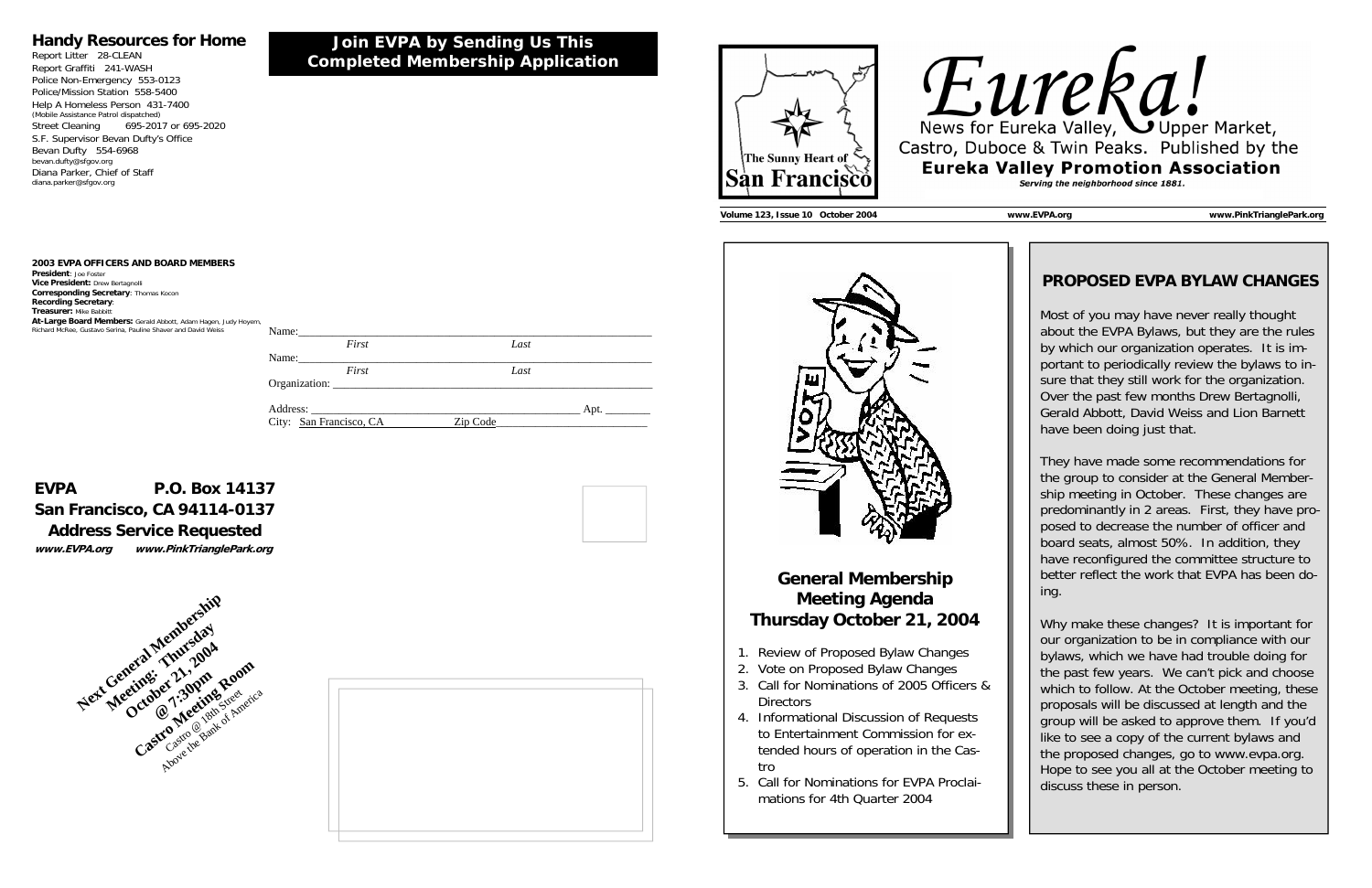

**Good Music—Good Times—Good BehaviorHalloween in the Castro 2004 Sunday, October 31st** —**7pm to Midnight NO Booze, NO Drugs, NO Bashing**



The Halloween in the Castro team has been working hard to ensure that this year, our neighborhood celebration will be safe and fun. As revelers arrive at the event, they will pass through gates and be checked for alcohol and/or weapons. Volunteers community partners will be collecting donations. Once inside, three exciting stages of entertainment await. Featuring live performers, DJs, costume contests and much more.

#### **Parking:**

As an alternative to parking on the street, Everett Middle School (entrance on 17th, between Sanchez & Church) will offer paid parking to area residents as a school fundraiser. You can contact the school (241-6344) for details.

### **Security & Safety:**

Over 300 Police Officers, 100 Sheriff Deputies, 150 Firefighters (including Emergency Medical Personnel), 75 SF Patrol Specials (Officer Jane Warner) and 60 Parking and Traffic Control Officers will be working together to ensure the safety of residents and attendees. Emergency access lanes will be established



along Market and Castro Streets, allowing ambulances and other emergency vehicles quick access if necessary.

### **Entertainment**:

The entertainment for the celebration will end at midnight. Careful attention has been made to direct sound away from residents as much as possible. Halloween in the Castro begins with the 3rd Annual March of Light at 6:30 p.m. The stage shows start at 7 p.m. and end promptly at midnight, giving revelers plenty of time to make it back home via BART or MUNI or cab.

**Main Stage**: (Market & Castro) Featuring performances by Trannyshack and costume contests, the Main Stage is at the center of all the action this Halloween!

**Tantra Underground Dance Stage**: (Market & Sanchez) The Tantra Stage is a showcase of San Francisco's underground styles of electronic dance music, celebrating the tribal dance experience through cutting edge breakbeats and trance.

**Dance Stage**: (Castro & 19th) Presenting an all-star lineup of DJs from all of your favorite clubs.



### **EVPA Fall Proclamation Nominees**

The fall round of EVPA Proclamations is just around the corner, and EVPA members are encouraged to submit names of deserving individuals and local businesses to a board member for nomination or via www.evpa.org. From the list of candidates, the EVPA board will choose no more than five nominees, and from those five, three deserving individuals or businesses will be selected by the General Membership at the November meeting. Past recipients include EVPA Member Diane Nutting and local businesses Ferrari's and The Castro Theater.

For the second consecutive year, Board Member **Adam Hagen** did a terrific job for EVPA at the Castro Street Fair. This year, Adam got a record 32 members to donate their time by collecting entrance fees from attendees. It has been reported that approximately \$51,500 was raised at the fair. This is less than last year, however, fewer nonprofits provided volunteers. We are hoping that EVPA's exceptionally high representation will increase the amount of money the organization will receive. Thank you Adam and special thanks to former MUMC President **Patrick Batt,** who once again donated his hours at the Fair to EVPA.

### **DOLORES STREET LIGHT FIXTURE UPDATE**

After extensive work by EVPA member **Charlie Segiel** and **Supervisor Bevan Dufty's** Office, SFPUC and DPW announced new fixture designs for both Dolores St. and Liberty Hill Undergrounding projects. The recommendations are the result of efforts to blend a historic aesthetic with lighting performance, energy efficiency, environmental sensitivity, and an overall pleasing appearance. Please refer to sketches of the **teardrop** (proposal for Dolores Street) and **post top** (proposal for Liberty Hill) fixtures.

The new designs will be discussed at a public meeting at Mission Playground Clubhouse (19th Street between Valencia and Guerrero) on Monday October 18 at 5:30-7:00pm. For additional information, please contact Rebecca Prozan in Supervisor Dufty's office (554-6986), Lynn Fong at the Dept. of Public Works Undergrounding Project (554-4860), or EVPA member Charlie Spiegel 643-6888 or czs@sbcglobal.net.



### **CASTRO STREET FAIR RESULTS**

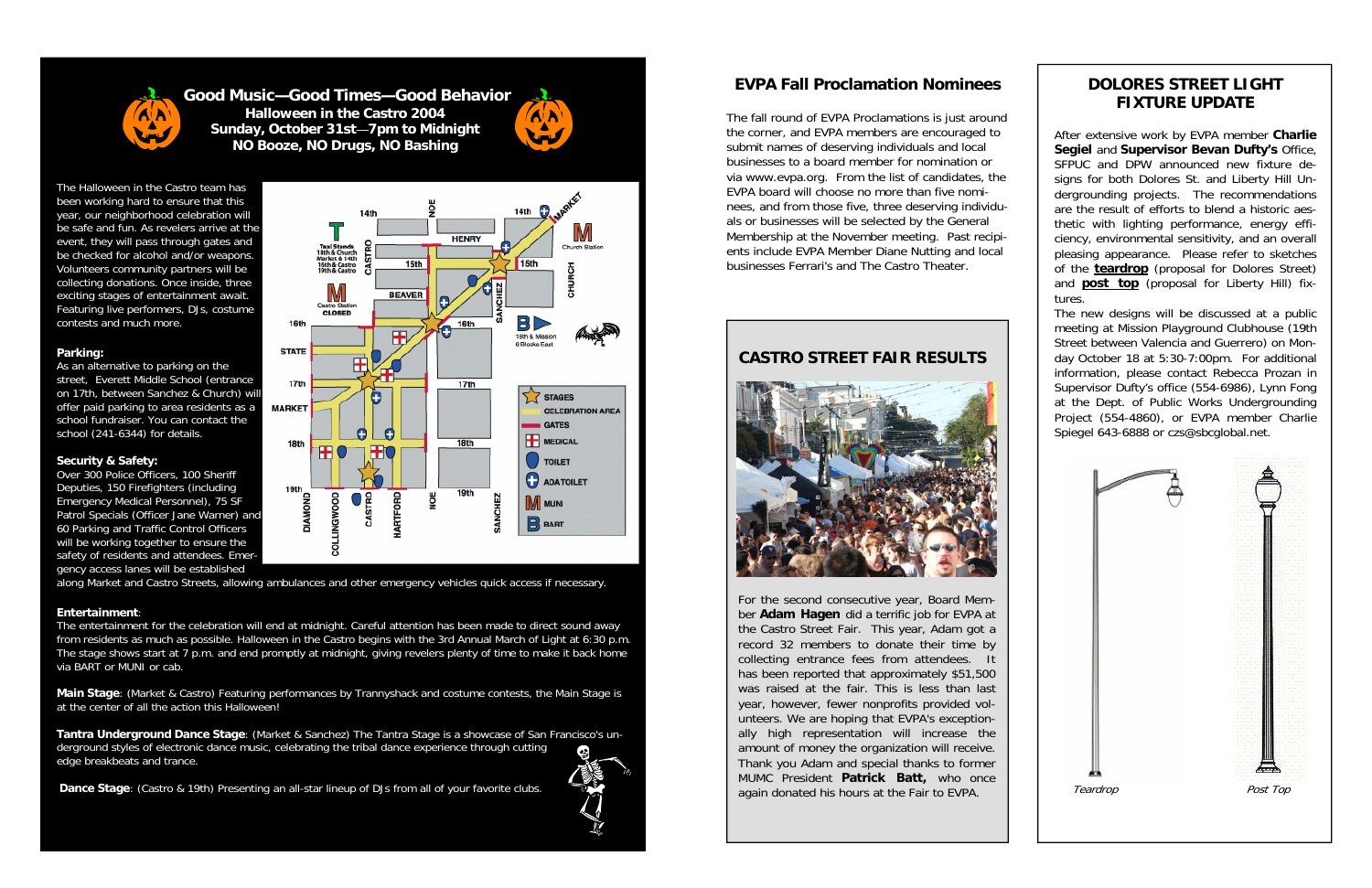

# **PUBLIC OPINION**

**The Eureka! welcomes letters to the editors. Please submit them via email to the EVPA website. Letters to the editors are personal opinions of EVPA members and do not constitute official EVPA positions.** 

### Dear Editors,

I want to acknowledge the officers and members of EVPA, who have accomplished so much over the last few years in serving our community.

As a long-time member, I particularly value the opportunity to have served on the Board of Directors during the past few years when our organization was able to establish the Pink Triangle Park, and effect other positive things for our historic community.

As the members consider some needed structural modifications, and approaches the Election of new Officers and Board Members, my sincere wish is that the coming year will find a renewed commitment to foster a feeling of goodwill between all elements of the diverse population here.

As the Eureka Valley Promotion Association completes its  $123<sup>rd</sup>$  vear, I believe that it is the single organization here that can – as past-President Burt Shimon Schwarzschild  $(\sim$ 1975) defined – "form a bridge between the diverse groups" that constitute our community. By meeting faceto-face each month, and providing a forum of free expression and discussion, EVPA is "where the rubber hits the road" and no one needs to be left out.

I hope that this year will see a renewed sense of purpose in carrying on EVPA's long tradition. We probably won't get a Straight Flag at the corner of Market and Castro, but I know that many in the Gay Community can come to appreciate that our community transcends cultural definition and has always been strengthened by that fact.

At the 100<sup>th</sup> Anniversary Dinner of EVPA, I will never forget one long-time neighbor urging us all to honor the true history and tradition of our community, for that is the bond that we all truly share. The future strength of the Gay Community rests in part, on that tradition.

#### Dear Editors,

The San Jose/Guerrero Coalition to Save Our Streets is supporting nearly 30 improvements for this busy intersection. They have asked Supervisors Bevan Dufty and Tom Ammiano to legislate most of the suggestions that include the following:

- Remove the "Guerrero Bulge"—the extra lane of traffic from Randall to Caesar Chavez. Create bicycle lanes from Randall to Cesar Chavez.
- Paint a wider crosshatched median strip from 30th to Cesar Chavez.
- Eliminate the "right turn on red" at Randall, Cesar Chavez and 24th Street.
- Eliminate the tow away zone southbound on Guerrero at Cesar Chavez.
- Eliminate the tow away zone westbound on Cesar Chavez at Guerrero.

There will be a Land Use Committee hearing Monday, October 18th, City Hall, Room 263, at 1PM. You may also submit your opinion via e-mail:

#### Bevan.Dufty@sfgov.org (Sponsor)

Tom.Ammiano@sfgov.org (Co-Sponsor) Jake.McGoldrick@sfgov.org (Chair, Land Use Committee) Aaron.Peskin@sfgov.org (Land Use Committee Member) Sophie.Maxwell@sfgov.org (Land Use Committee Member)

To learn more about the coalition's perspective, please visit www.sanjoseguerrero.com

#### **San Jose/ Guerrero Coalition**

**Richard McRee, Eureka Valley**